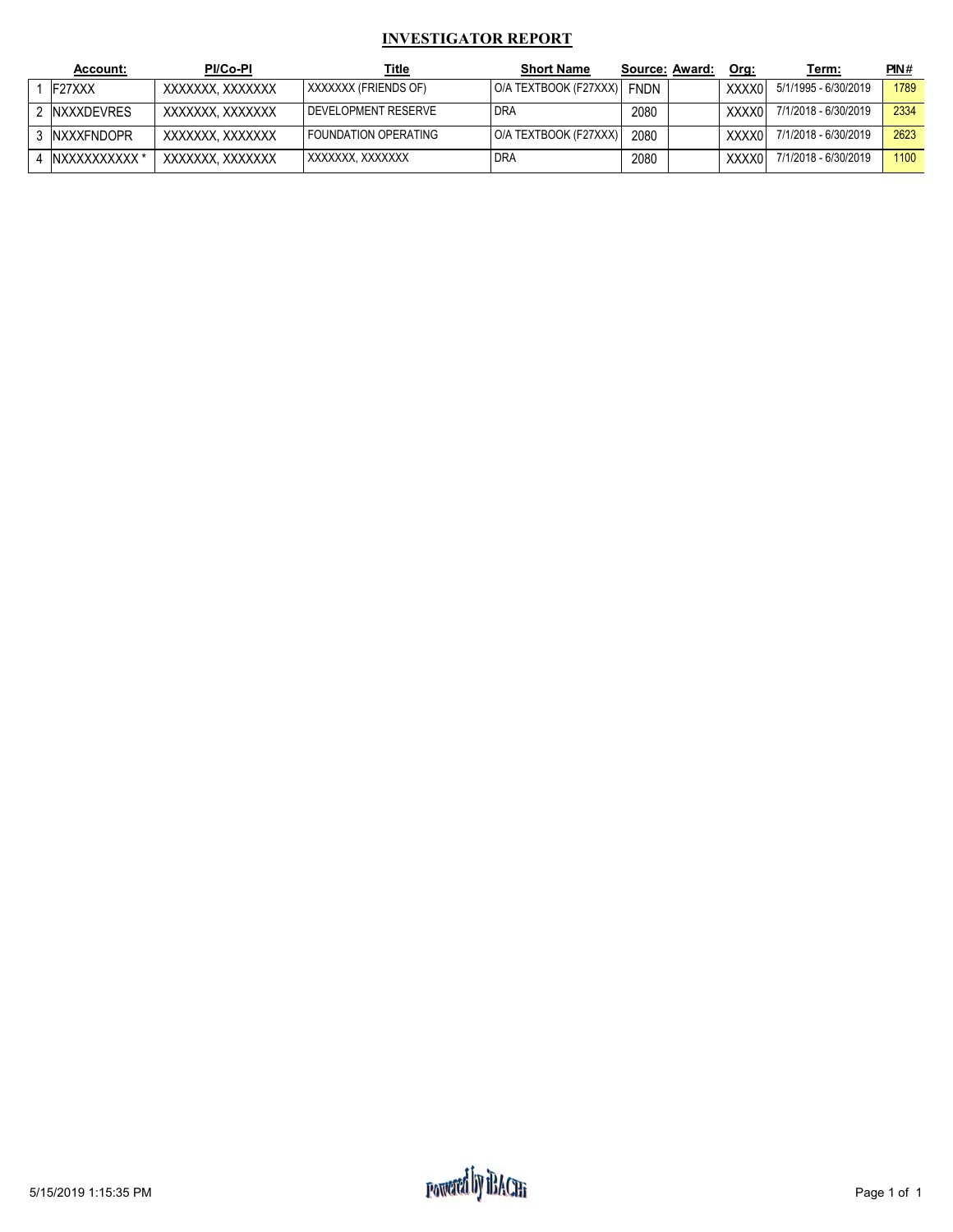### 20XXX-XXXXXXX

| DRA   |      |                                     |                           |
|-------|------|-------------------------------------|---------------------------|
| Pin#  | 2334 | NXXXDEVRES 2080 20XXX-DRA           |                           |
|       |      | Start: 7/1/2018<br>End: $6/30/2019$ | Closed:<br>N <sub>0</sub> |
|       |      | <b>BUDGET</b>                       | 810.51                    |
|       |      | <b>Statement Balance:</b>           | 810.51                    |
|       |      | Total Uncleared:                    | (224.08)                  |
|       |      | Account Balance:                    | 586.43                    |
| Pin # | 1100 | NXXXXXXXXX 2080 20XXX-DRA           |                           |
|       |      | End: 6/30/2019<br>Start: 7/1/2018   | Closed:<br>N <sub>0</sub> |
|       |      | OTHER INCOME                        | 375.32                    |
|       |      | <b>SALARIES</b>                     |                           |
|       |      | <b>Statement Balance:</b>           | 375.32                    |
|       |      | Total Uncleared:                    | (375.32)                  |
|       |      | Account Balance:                    |                           |
|       |      | <b>Balance</b>                      | 586.43                    |

#### *O/A TEXTBOOK (F27200)*

| Pin $#$ | 1789 | F27XXX FNDN 20XXX-O/A TEXTBOOK (F2XXXX)     |            |
|---------|------|---------------------------------------------|------------|
|         |      | End: 6/30/2019<br>Start: 5/1/1995           | Closed: No |
|         |      | TRSFR IN UNALLOCATED                        | 2,350.85   |
|         |      | <b>Statement Balance:</b>                   | 2,350.85   |
|         |      | Total Uncleared:                            |            |
|         |      | <b>Account Balance:</b>                     | 2,350.85   |
| Pin#    | 2623 | NXXXFNDOPR 2080 20XXX-O/A TEXTBOOK (F27XXX) |            |
|         |      | End: 6/30/2019<br>Start: 7/1/2018           | Closed: No |
|         |      | <b>SALARIES</b>                             | (375.32)   |
|         |      | <b>TRAVEL</b>                               | (248.57)   |
|         |      | <b>Statement Balance:</b>                   | (623.89)   |
|         |      | Total Uncleared:                            | 375.32     |
|         |      | <b>Account Balance:</b>                     | (248.57)   |
|         |      | <b>Balance</b>                              | 2,102.28   |
|         |      |                                             |            |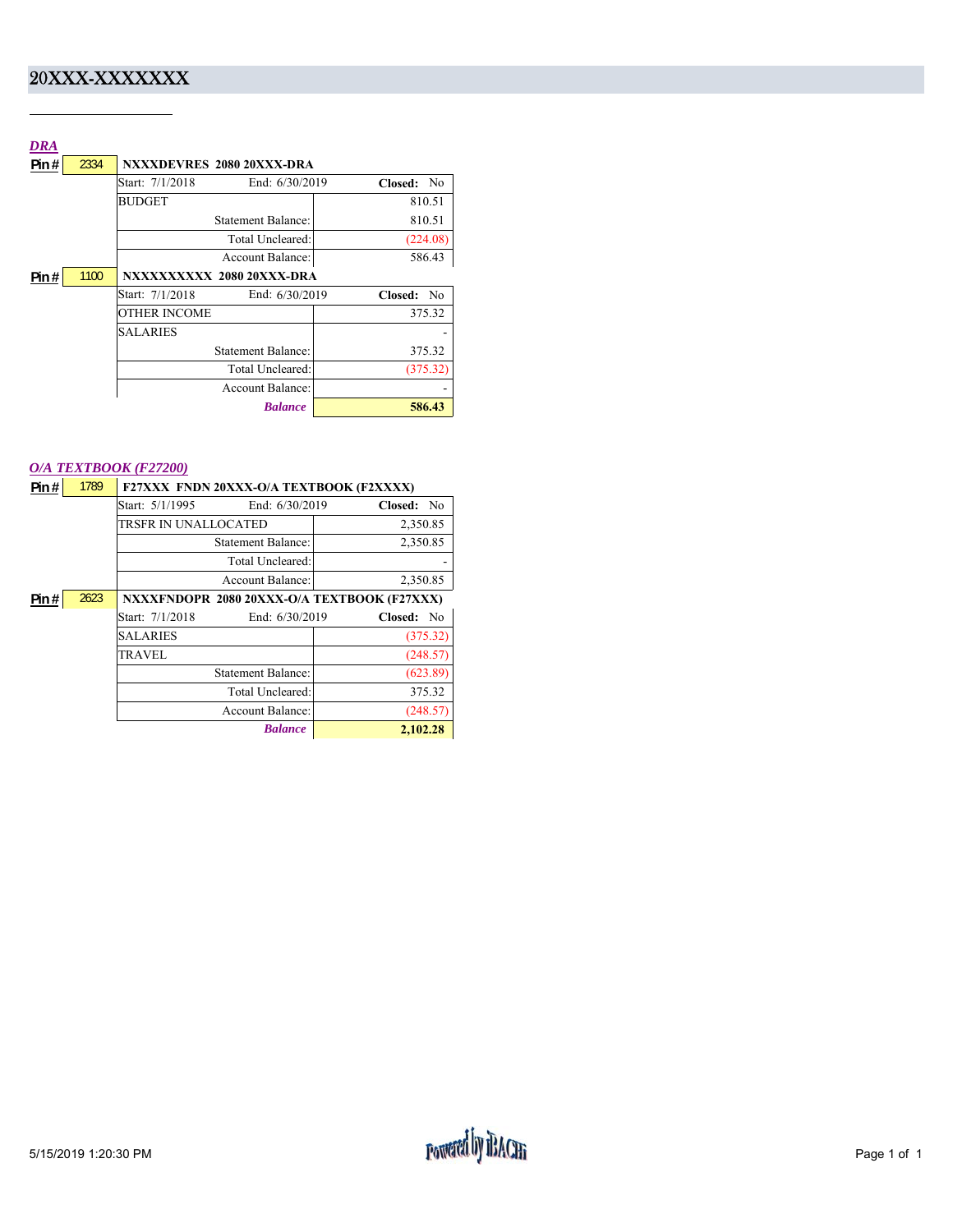### Department Purchase Order Request (POR)

Requester/Department Instructions

### **1. Purchase Order Request Form**

- a. Fill out the Purchase Order Request tab on the POR.xls excel file
	- i. All information is important. It is always better to have too much information than too little. There are fields with pop up notes for completing the form. If you have any questions, please don't hesitate to ask any SSC Staff.
	- ii. Nickname/Project of Funding is optional
	- iii. **PIN # is required**. Providing this information will ensure correct funding is imported directly into the iBACHi system. The **PIN #** can be found on all End Of Month (EOM) and Chart Of Accounts (COA) reports. If you have any trouble locating this number, please contact any SSC Staff to help.
		- 1. In the case of funds where multiple choices can be made for one type of account, such as Start Up accounts, just select one **PIN #**. SSC accounting will take care of the correct splits.
- b. DO NOT change the name of any tabs in the excel file to be emailed. Doing so only takes time for SSC accounting staff to re‐name the tab(s) back to the original name.
- c. After completing the Purchase Order Request, attach and email the excel file to sscas@ksu.edu
- d. You will receive a Purchase Order email from Shared Service Center for signatures using Adobe Sign. This is web based, compatible with both Windows and Mac operating systems and does not require sign up. You also have the option to sign using your mobile phone. Please be sure to add echosign@echosign.com to your safe senders list, as this may go to your "junk" email the first time.
	- i. The order of signatures will be designated from SSC Staff using Adobe Sign and will route in the following order:
		- 1. Requester
		- 2. Approver
		- 3. Everyone Final copy (including the Department Admin who will be cc'd) with all signatures and auditing report.
- e. The Purchase Order emailed back for signatures will have the PO number you can reference when placing the order.

### 2. **BPC Purchase Invoice/Receipt Submission (after placing your order)**

- a. When you receive your invoice/receipt please forward to sscas@ksu.edu, or print and send via campus mail, or in person to 213 CBC. Doing so speeds up processing the payment document
- b. It is not required, but helpful if you can note the Purchase Order number on the invoice/receipt(s)
- c. Contact any SSC Accounting Staff with any questions.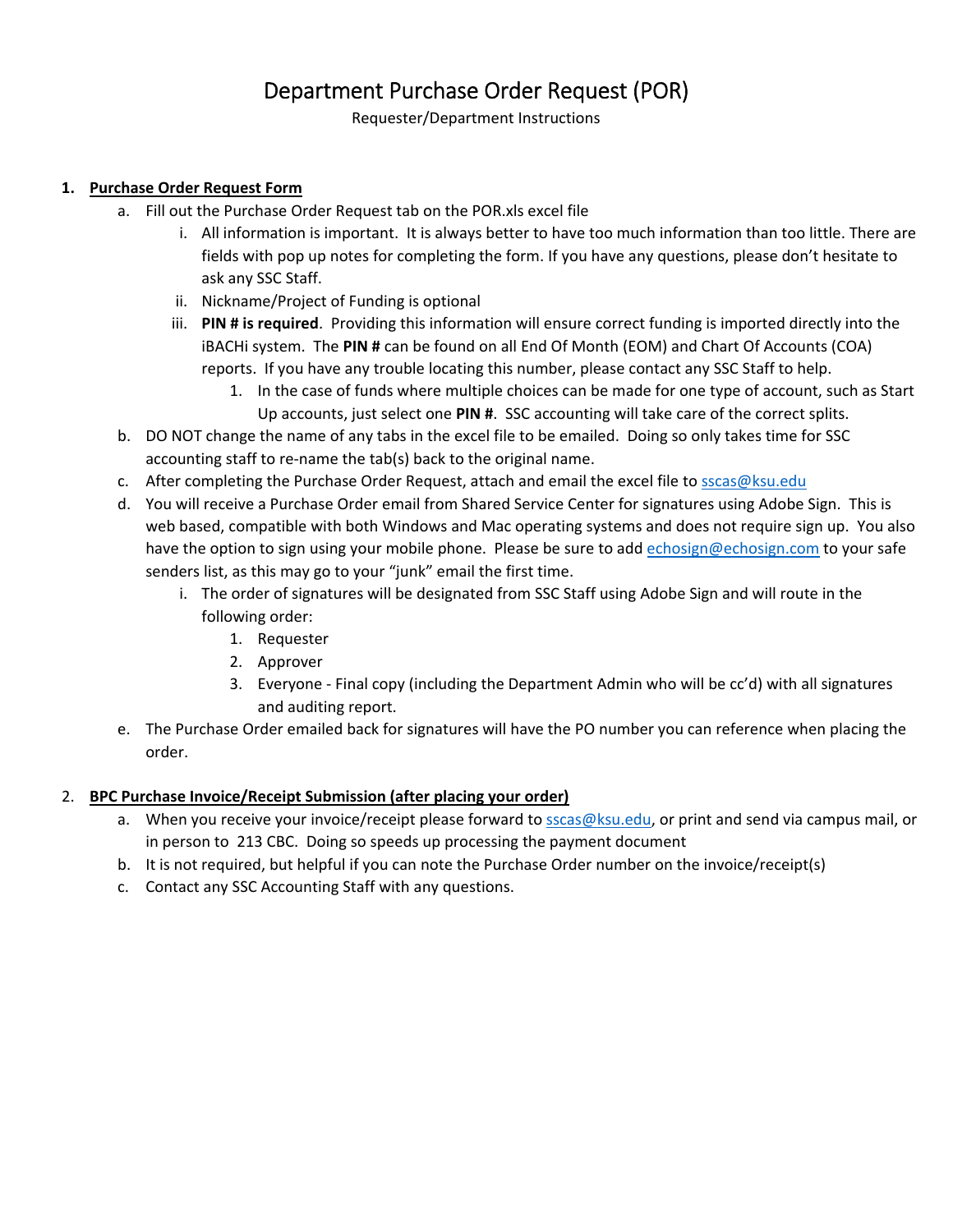## **KANSAS STATE** College of UNIVERSITY Arts and Sciences

#### Shared Services Purchase Order Form

| Date:            | 4/18/2019           |        |                            |
|------------------|---------------------|--------|----------------------------|
| DEPARTMENT       | <b>HISTORY</b>      |        | Ordered By: Willie Wildcat |
|                  | Vendor:             | Phone: |                            |
|                  | Name: Staples       | Email: |                            |
| Address:         |                     |        |                            |
| Address:         |                     |        |                            |
| City, State Zip: |                     |        |                            |
|                  |                     |        |                            |
|                  | Phone: 785.532.7777 |        |                            |
| Fax:             |                     |        |                            |

| Qty        | Unit        | Item Number | Item Description               | Unit Cost | Line Total               | Note (optional)    | Nickname/Project of Funding Pmt Type Use |                 |                      | <b>ALLUUIIL</b><br>PIN# |
|------------|-------------|-------------|--------------------------------|-----------|--------------------------|--------------------|------------------------------------------|-----------------|----------------------|-------------------------|
| 20.00      | Each        | 04947-2500  | Color Wheel/Gray Scle Value Fr | 2.49      |                          | 49.80 Item Note(s) | Dept-SRO                                 | <b>BPC-Self</b> | CLASS/LAB SUPPLY     | 2623                    |
| 72.00 Each |             | 20418-2030  | Gen Charcoal pencil/Blk HB     | 0.87      | 62.64                    |                    | Dept-DCEFEE                              | <b>BPC-Self</b> | <b>OFFICE SUPPLY</b> | 1112                    |
|            | $1.00$ Each | Shipping    | <b>Shipping Costs</b>          | 22.95     | 22.95                    |                    | Dept-DCEFEE                              | <b>BPC-Self</b> | OFFICE SUPPLY        | 1112                    |
|            |             |             |                                |           | $\sim$                   |                    |                                          |                 |                      |                         |
|            |             |             |                                |           | $\sim$                   |                    |                                          |                 |                      |                         |
|            |             |             |                                |           | $\sim$                   |                    |                                          |                 |                      |                         |
|            |             |             |                                |           | $\sim$                   |                    |                                          |                 |                      |                         |
|            |             |             |                                |           | $\sim$                   |                    |                                          |                 |                      |                         |
|            |             |             |                                |           | $\sim$                   |                    |                                          |                 |                      |                         |
|            |             |             |                                |           | $\sim$                   |                    |                                          |                 |                      |                         |
|            |             |             |                                |           | $\sim$                   |                    |                                          |                 |                      |                         |
|            |             |             |                                |           | $\sim$                   |                    |                                          |                 |                      |                         |
|            |             |             |                                |           | $\sim$                   |                    |                                          |                 |                      |                         |
|            |             |             |                                |           | $\sim$                   |                    |                                          |                 |                      |                         |
|            |             |             |                                |           | $\sim$                   |                    |                                          |                 |                      |                         |
|            |             |             |                                |           | $\overline{\phantom{a}}$ |                    |                                          |                 |                      |                         |
|            |             |             |                                |           | $\sim$                   |                    |                                          |                 |                      |                         |
|            |             |             |                                |           | $\sim$                   |                    |                                          |                 |                      |                         |
|            |             |             |                                |           | $\sim$                   |                    |                                          |                 |                      |                         |
|            |             |             |                                |           | $\overline{\phantom{a}}$ |                    |                                          |                 |                      |                         |
|            |             |             |                                |           | $\sim$                   |                    |                                          |                 |                      |                         |
|            |             |             |                                |           | $\sim$                   |                    |                                          |                 |                      |                         |
|            |             |             |                                |           | $\sim$                   |                    |                                          |                 |                      |                         |
|            |             |             |                                |           | $\sim$                   |                    |                                          |                 |                      |                         |
|            |             |             |                                |           | $\sim$                   |                    |                                          |                 |                      |                         |
|            |             |             |                                |           | $\sim$                   |                    |                                          |                 |                      |                         |

**Total: 85.59 \$** 

Will this become part of a larger piece of equipment? Please list dates for any subscriptions, Institutional memberships, or warranties:

**Start Date: End Date: Note:**

**Email:** willie@ksu.edu

**NOTES:** Notes Example

**Account**

*Reminder: 10k and over purchases must include at least 3 bids. See "Purchasing Guide" tab, or contact SSC accounting for assistance if needed.* State Contract vendors etc.: https://www.k-state.edu/finsvcs/purchasing/contract.html

**Please email this excel sheet as an attachment, along with any relevant documentation to your department liaison:**

**Shared Service Center: Shared Service Center‐North (Math & Physics only): Deans Office:**

**sscas@ksu.edu po@phys.ksu.edu acctgdean@ksu.edu**

*\*\*\*You will receive a form back by email for signature approval(s).\*\*\**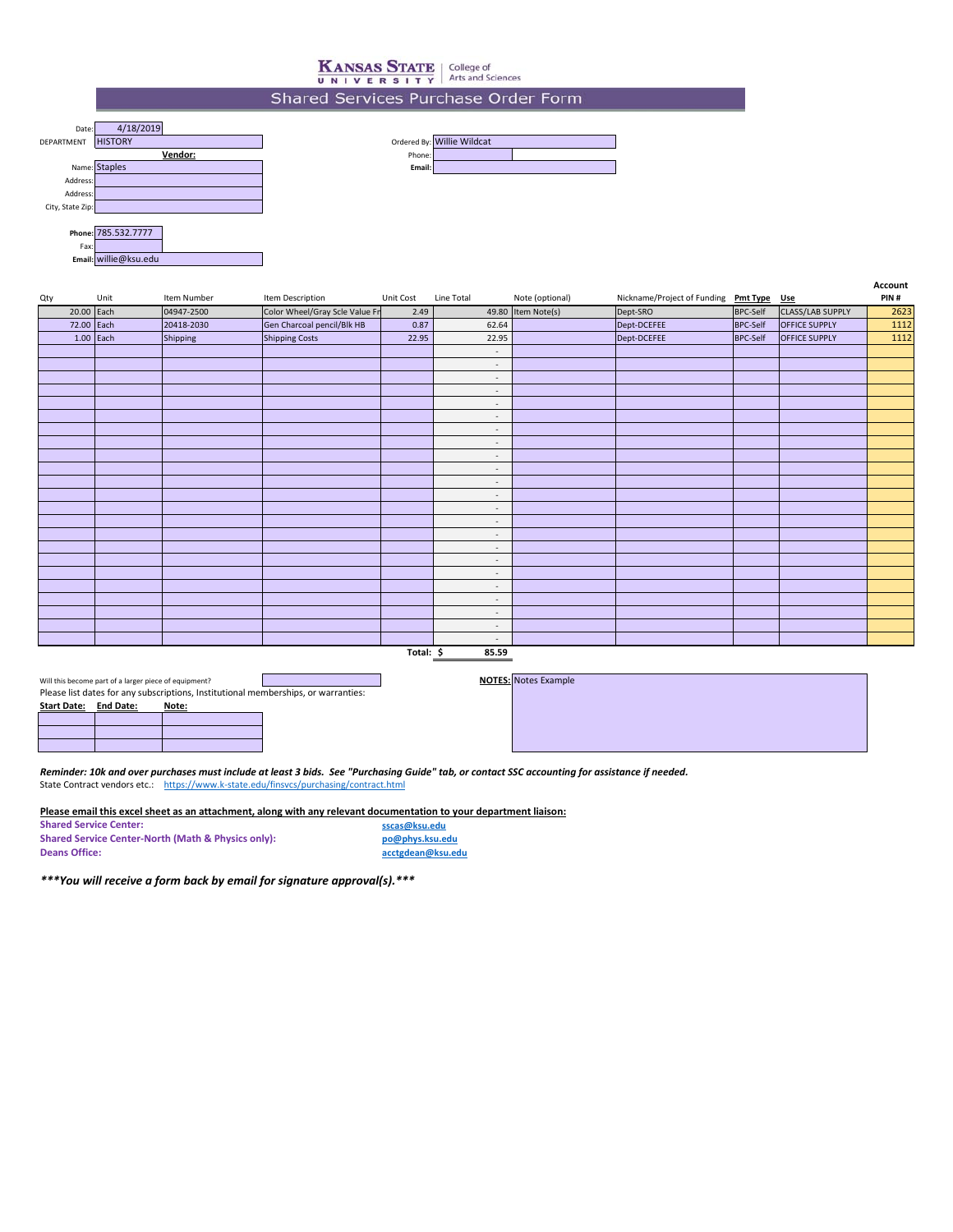### Department Travel Order Request (TOR)

Requester/Department Instructions

### **1. Travel Request Form** *(Prior to Travel)*

- a. Fill out the Out of State Travel Request tab on the TOR.xls excel file
	- i. It is recommended you save this file on your local machine to use the expense report tab after traveling.
- b. All information is important. It is always better to have too much information than too little. There are fields with pop up notes for completing the form. If you have any questions please don't hesitate to ask any SSC Accounting Staff.
- c. Nickname/Project of Funding is optional
- d. **PIN # is required**. Providing this information will ensure correct funding is imported directly into the iBACHi system.
	- i. **PIN #** can be found on all End Of Month (EOM) and Chart Of Accounts reports. If you have any trouble locating this number, please contact any SSC Staff to help.
- e. Travel Guide tab has a lot of useful information and is a great tool for navigating the travel process.
- f. DO NOT change the name of any tabs in the excel file to be emailed. Doing so only takes more time for processing to re‐name the tab(s) back to the original name.
- g. After completing the Out Of State Travel Request tab, attach the excel file to an email and send to sscas@ksu.edu
- h. You will receive a Travel Order email in from Shared Service Center for signatures using Adobe Sign. This is web based, compatible across all system formats and does not require sign up. You also have the option to sign using your mobile phone. Please be sure to add echosign@echosign.com to your safe senders list, as this may go to your "junk" email the first time.
	- i. The order of signatures will route as follows:
		- 1. Requester
		- 2. Approver
		- 3. Everyone emailed ‐ Final signed copy (Department Admin will be cc'd) with all signatures along with an auditing report.
- i. The Travel Order will have the number you can reference on travel purchases made and on your reimbursement.

### 2. **Expense Report** *(After Travel)*

- a. Fill out the Travel Expense Report tab on the TOR excel file *you should have* saved from the Travel Order Request process.
- b. Most fields are automatically filled out from your Travel Order Request tab. Please overwrite any fields with actual amounts/information where applicable.
- c. If any funding has changed from the time travel was requested, please note that in the Notes field.
- d. All fields need to be filled out on this form. This will ensure prompt processing of your travel reimbursement.
- e. Contact any SSC Accounting Staff with questions. There is also an Expense Guide tab that has a lot of useful information and is a great tool for navigating the travel reimbursement process.
- f. Print and submit the Expense Report along with supporting receipts to your departmental liaison for processing.
	- i. It is not required, but helpful if you can attach or note the Travel Order number (found on the .pdf you received back for signature(s)).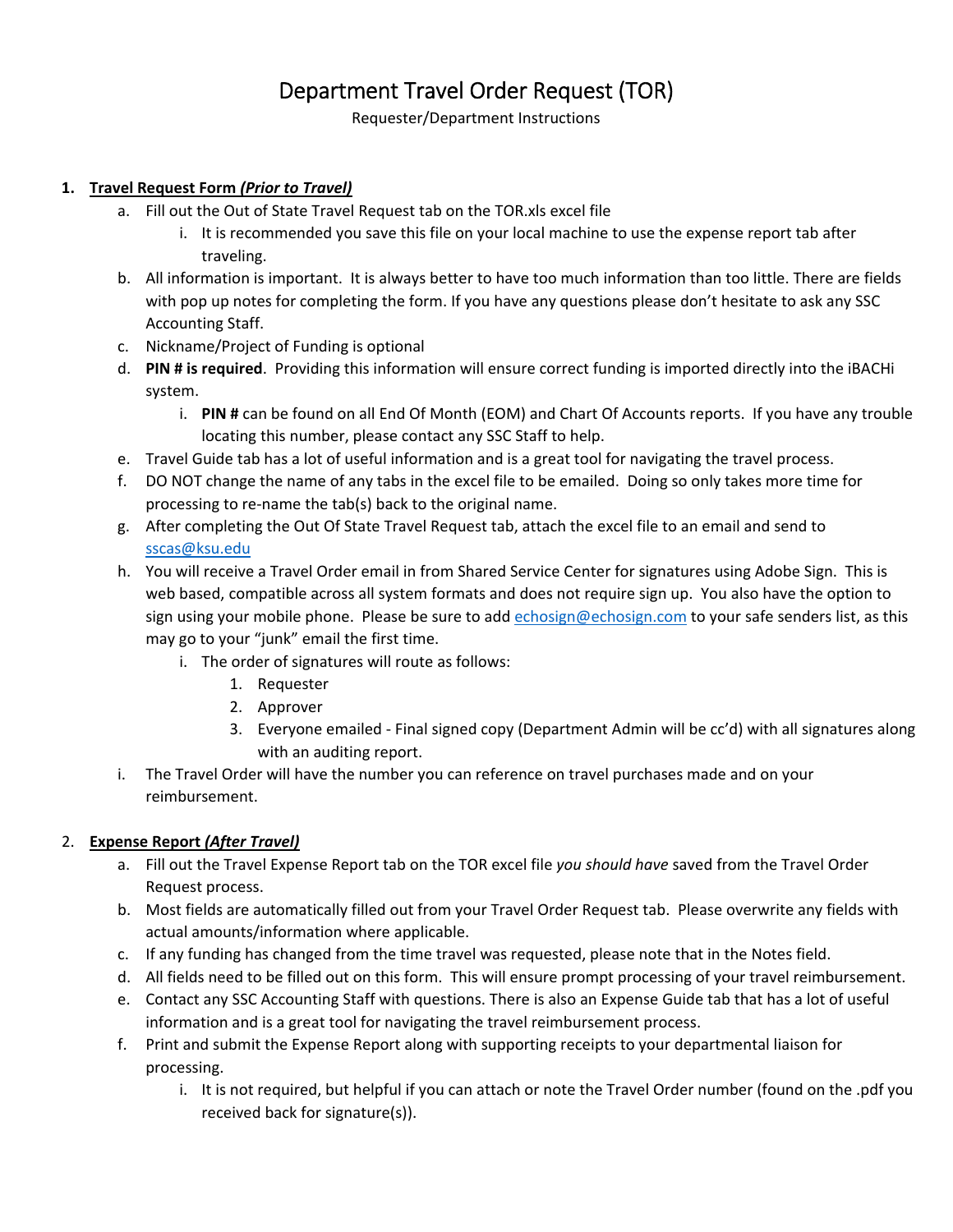### Shared Services Travel Request to be filed before travel begins



| Qty |              | Unit        | Item#                | Description                      | Unit Cost Line Total |                          | Nickname/Project of Funding | <b>Pmt Type</b> | PIN# |
|-----|--------------|-------------|----------------------|----------------------------------|----------------------|--------------------------|-----------------------------|-----------------|------|
|     | 260.00 Miles |             | <b>Private Miles</b> | To/From Kansas City Airport      | 0.55                 | 141.70 GSA               |                             | Reimburse       |      |
|     |              | 1.00 Each   | Airfare              | <b>KCI To/From Washington DC</b> | 285.00               |                          | 285.00 Dept-SRO             | <b>BPC-Self</b> | 1129 |
|     |              | 4.00 Nights | Lodging              | $4/3 - 4/6$                      | 14.50                |                          | 58.00 Dept-SRO              | Reimburse       | 1129 |
|     |              | 4.00 Nights | Lodging              | $4/3 - 4/6$                      | 236.50               |                          | 946.00 Dept-SRO             | Reimburse       | 1129 |
|     |              | 4.50 Days   | Meals                | $4/3 - 4/7$                      | 76.00                |                          | 342.00 Dept-SRO             | Reimburse       | 1129 |
|     |              | $1.00$ Each | Registration         | AAG                              | 380.00               | 380.00 GSA               |                             | <b>BPC-Self</b> |      |
|     |              |             |                      |                                  |                      |                          |                             |                 |      |
|     |              |             |                      |                                  |                      | $\sim$                   |                             |                 |      |
|     |              |             |                      |                                  |                      | $\overline{\phantom{a}}$ |                             |                 |      |
|     |              |             |                      |                                  |                      | $\overline{\phantom{a}}$ |                             |                 |      |
|     |              |             |                      |                                  |                      | $\sim$                   |                             |                 |      |
|     |              |             |                      |                                  |                      | $\sim$                   |                             |                 |      |
|     |              |             |                      |                                  |                      | $\overline{\phantom{a}}$ |                             |                 |      |
|     |              |             |                      |                                  |                      | $\sim$                   |                             |                 |      |
|     |              |             |                      |                                  |                      | $\sim$                   |                             |                 |      |
|     |              |             |                      |                                  |                      | $\overline{\phantom{a}}$ |                             |                 |      |
|     |              |             |                      |                                  |                      | $\sim$                   |                             |                 |      |
|     |              |             |                      |                                  |                      | $\sim$                   |                             |                 |      |
|     |              |             |                      |                                  |                      | $\overline{\phantom{a}}$ |                             |                 |      |
|     |              |             |                      |                                  |                      | $\overline{\phantom{a}}$ |                             |                 |      |
|     |              |             |                      |                                  |                      | $\sim$                   |                             |                 |      |
|     |              |             |                      |                                  |                      | $\sim$                   |                             |                 |      |
|     |              |             |                      |                                  |                      | $\overline{\phantom{a}}$ |                             |                 |      |
|     |              |             |                      |                                  |                      | $\overline{\phantom{a}}$ |                             |                 |      |
|     |              |             |                      |                                  |                      | $\sim$                   |                             |                 |      |
|     |              |             |                      |                                  |                      | $\sim$                   |                             |                 |      |
|     |              |             |                      |                                  | Estimated Total: \$  | 2,152.70                 |                             |                 |      |

**For meal rates, please see:**

**Contiguous United States (CONUS): http://www.gsa.gov/portal/content/104877** 

**Outside Contiguous United States (OCONUS): http://www.defensetravel.dod.mil/site/perdiemCalc.cfm**

**\*Reminder: If using Foundation funding, you will need actual itemized meal receipts.**

**Please email this excel form as an attachment, along with any relevant documentation to your department liaison:**

**Shared Service Center: sscas@ksu.edu**<br> **Shared Service Center-North (Math & Physics only): po@phys.ksu.edu Shared Service Center-North (Math & Physics only):**<br>Deans Office: **Deans Office: acctgdean@ksu.edu**

*\*\*\*You will receive a form back by email for signature approval(s).\*\*\**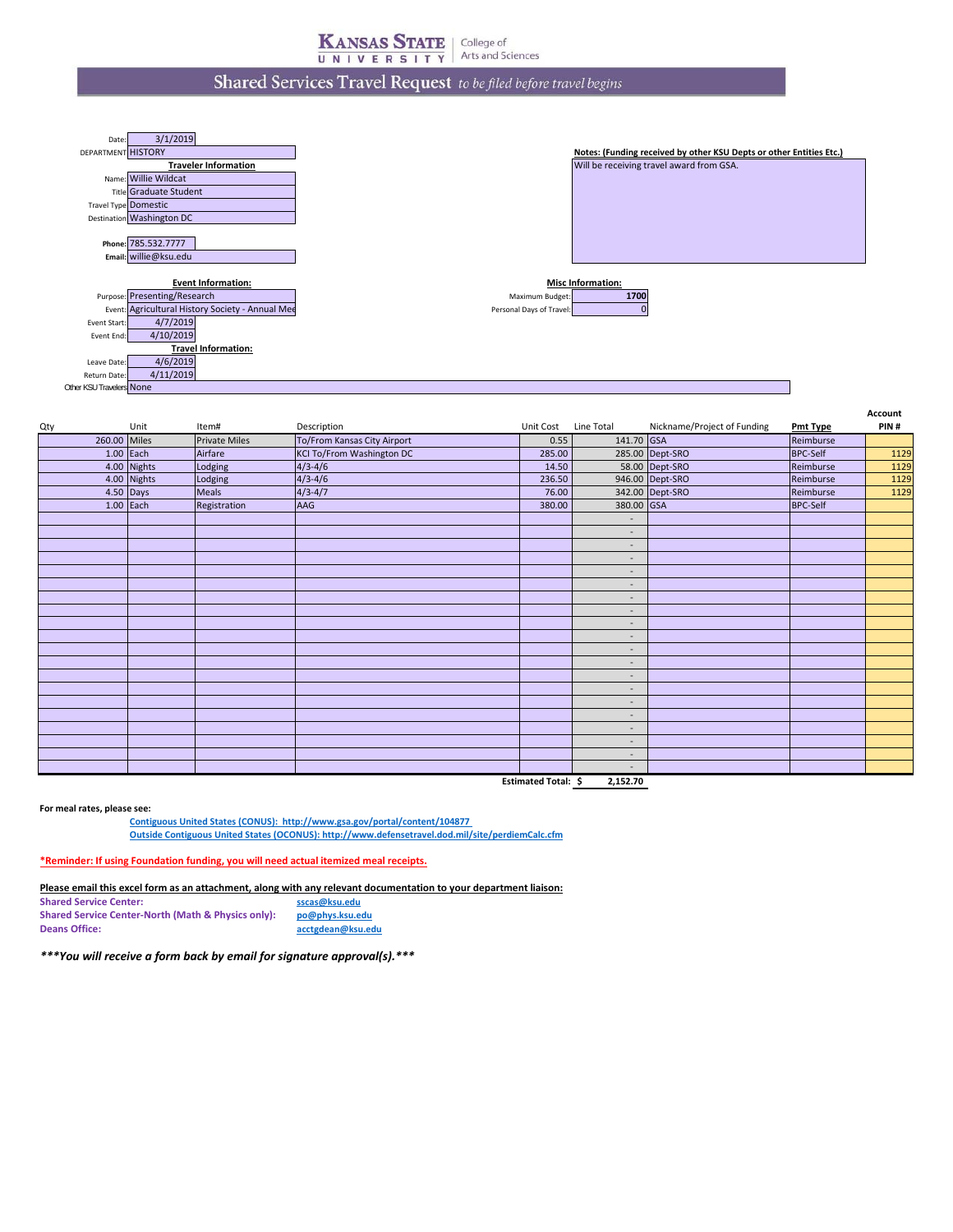### **Yvonne Bachura**

**From:** Arts & Sciences Shared Service Center <echosign@echosign.com> **Sent:** Wednesday, May 15, 2019 1:42 PM **To:** Yvonne Bachura **Subject:** Please sign OHS2019-2-RS



| DETRICAL                                                                                                                                  |                                              | <b>Travel Order Request</b> |                                                           |                  |
|-------------------------------------------------------------------------------------------------------------------------------------------|----------------------------------------------|-----------------------------|-----------------------------------------------------------|------------------|
|                                                                                                                                           |                                              |                             | <b>Falls</b> Activities<br>Funiture Only ASS/Jerry Jules  |                  |
| <b>ENC Contactibile </b><br><b>Case Sectioners</b>                                                                                        | <b>Executive State:</b><br><b>Wile Wides</b> |                             | <b>Department Conte</b>                                   | <b>U. Forded</b> |
| <b>Sland Service Castro</b>                                                                                                               |                                              |                             | EXECUCIÓN Tragmente<br><b>FOC KITE INK</b>                |                  |
| 2010K Mighted Millerm Dr F<br>Nadarias \$2 (819)                                                                                          | ٠                                            |                             | <b>Maderies</b> \$1,0000.                                 |                  |
| <b>N</b> (NS/SERM)                                                                                                                        |                                              |                             | <b><i><u><i><u><b>PRISTROS</b></u></i></u></i></b><br>hu. |                  |
| bac                                                                                                                                       |                                              |                             | magineals                                                 |                  |
| airgeachains ab.                                                                                                                          |                                              |                             |                                                           |                  |
|                                                                                                                                           |                                              |                             |                                                           |                  |
|                                                                                                                                           | 1103317<br><b>I AST CLIMATE MAKE</b>         |                             |                                                           |                  |
| <b>Miss Percent Siller</b><br><b>SMF</b><br>$-014$                                                                                        | To Free Kause Cay Angel:                     |                             | 8.99                                                      | 141.76           |
| <b>Kings</b><br><b>TRA</b>                                                                                                                | <b>BRAY</b>                                  | <b>Days A.L.L. 1982</b>     |                                                           | 140.796          |
| <b>Back Action</b><br><b>BPD Auf: Japi DEO</b>                                                                                            | <b>BIT To From Westington IV</b>             |                             | <b>SELAR</b>                                              | 191.00           |
| NASKINHOWS<br><b>Right</b>                                                                                                                | mysts                                        | <b>IRELANS</b>              |                                                           | <b>ISLAM</b>     |
| <b>Higher Linking</b><br>Arry Denville                                                                                                    | 43.44                                        |                             | De SA!                                                    | 36.06            |
| ¥<br><b>Haller Ledging</b>                                                                                                                | 41.44                                        |                             | 254.16                                                    | 844.00           |
| Ana-Jan 20<br>Den Medi<br>$\rightarrow$                                                                                                   | 61.47                                        |                             | 4.66                                                      | <b>H</b> ot Aid  |
| duran Japa (20)<br><b>STANDARDS</b><br><b>Execut</b>                                                                                      | 19813/5<br>٠                                 |                             |                                                           | Liste            |
| ×<br><b>Sab Japanese</b>                                                                                                                  | AAN                                          |                             | <b>ABLIN</b>                                              | 181.95           |
| <b>BYC-Sdr -SSA</b><br><b>EDMIT</b><br><b>THE</b>                                                                                         | <b>HIGHT</b>                                 | Date: USA 1983              |                                                           | <b>Jan All</b>   |
| Fage<br>IEllis Wiskul-Graduale Student of IODODOS all travel is titadisrujen DC, loaving on AR/2019 and returning on 4/11/2019.           |                                              |                             | Punkee Draw Total                                         | 1,158,79         |
| Freewolding/Reserve th at the Agricultural History Society - Aircust Meeting feld hum 4/102019 to 4/102019. Other Kay Travelers:<br>None. |                                              |                             |                                                           |                  |
| Tagesler:                                                                                                                                 |                                              | Ascouse:                    |                                                           |                  |
| <b>Highelians!</b>                                                                                                                        |                                              | <b>Nighelsin</b>            |                                                           |                  |
| <b>Louis: shortwaghereds</b>                                                                                                              |                                              |                             | <b>Easil:</b> multa/handjartail.com                       |                  |
|                                                                                                                                           | Literation dealers                           |                             |                                                           |                  |
|                                                                                                                                           |                                              |                             |                                                           |                  |

## Arts & Sciences Shared Service Center Has Sent You **OHS2019-2-RS** to Sign

#### Click here to review and sign **OHS2019-2-RS**.

After you sign **OHS2019-2-RS**, the agreement will be sent to **Michael Bachura**. Then, all parties will receive a final PDF copy by email.

If you need to delegate this document to an authorized party for signature, **please do not forward this email**. Instead, click here to delegate.

To ensure that you continue receiving our emails, please add echosign@echosign.com to your address book or safe list.